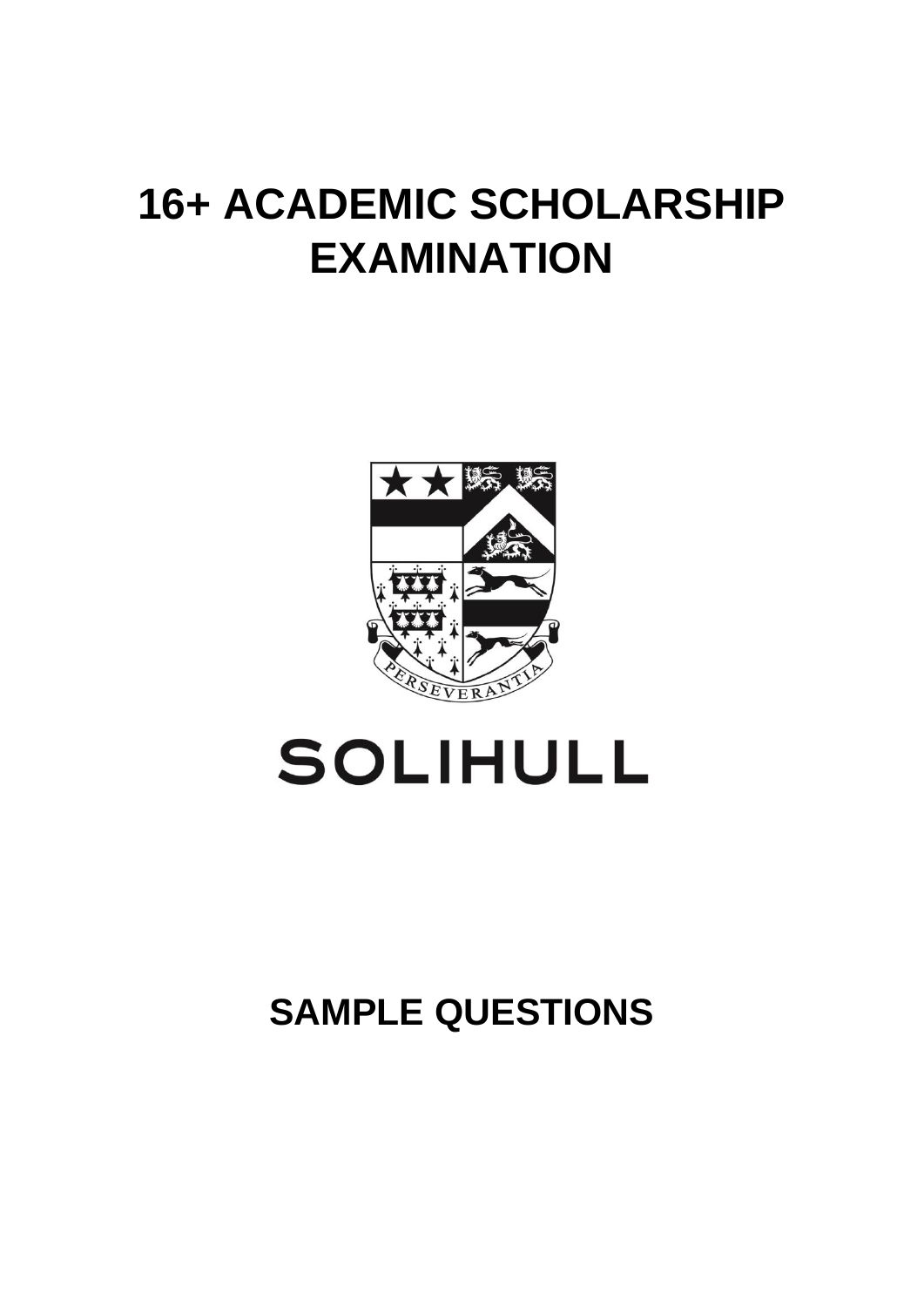#### **16+ Academic Scholarship Examination Sample Questions**

#### **Guidance**

The general academic scholarship paper is a one-hour multiple choice paper designed to test critical thinking and problem-solving skills. There will be 30 questions on the paper, similar in format to the examples here. All questions will be worth one mark. Candidates may choose to answer the questions on the paper in any order they like.

#### **Sample Questions**

**1.** At a quiz night, the scoring system is as follows: 3 points for a correct answer, -1 point for an incorrect answer and 0 points for no answer. After 5 questions, the team scores are as follows:

The Artful Artists 12 The Brain Busters 8 The Crafty Cockneys 10 The Demon Divas 6 The Enigmatic Engineers 7

One team had had 2 points deducted for being caught in possession of a switchedon mobile phone. Which team was it?

**A** The Artful Artists

- **B** The Brain Busters
- **C** The Crafty Cockneys
- **D** The Demon Divas
- **E** The Enigmatic Engineers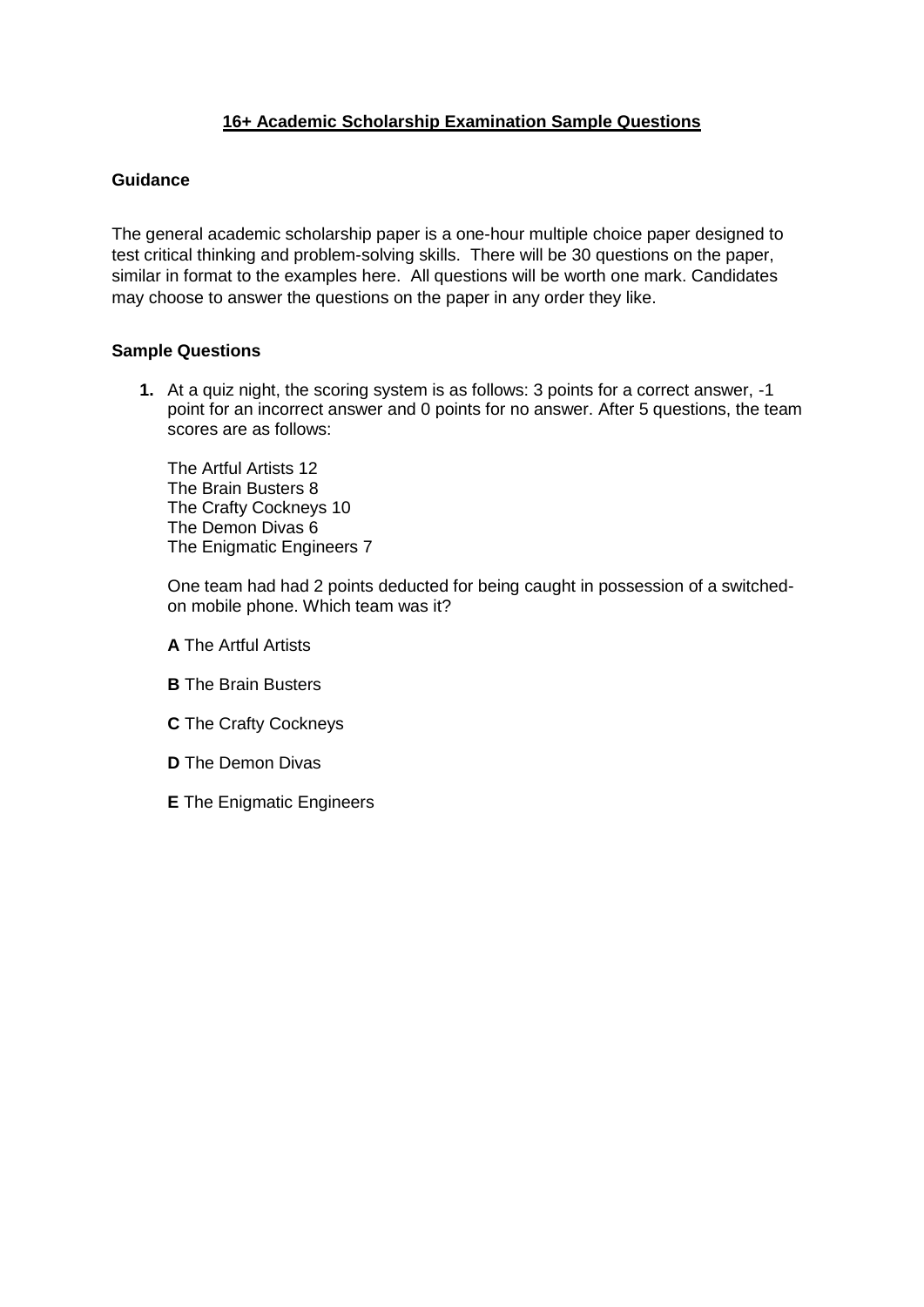**2.** Jane has a dog called Pilot. Jane feeds Pilot with Wagalot Meaty Chunks, which is only available in 500g cans, and Happidog Biscuit Mixer, which comes in 6 kg bags.

Pilot eats 1 ½ cans of Wagalot and 250 g of Happidog every day.

Whenever Jane buys a bag of Happidog, she buys as many cans of Wagalot as she needs to last the same length of time.

How many cans of Wagalot does Jane buy when she buys a bag of Happidog?

**A** 8

**B** 12

**C** 16

**D** 24

**E** 36

**3.** Brazil nuts are an important source of selenium, a mineral that research suggests is a major contributor to the prevention of certain types of cancer. If people do not include brazil nuts in their diet they are failing to take all the steps they could to protect their health. It is irresponsible, therefore, not to eat brazil nuts.

Which of the following identifies the main **flaw** in the above argument?

**A** Brazil nuts may contain many calories and may be fattening.

**B** Eating brazil nuts may not be sufficient to prevent cancer.

**C** Eating brazil nuts may not be the only source of selenium.

**D** The research mentioned is not documented sufficiently.

**E** The connection between selenium in the diet and lower rates of cancer may just be coincidental.